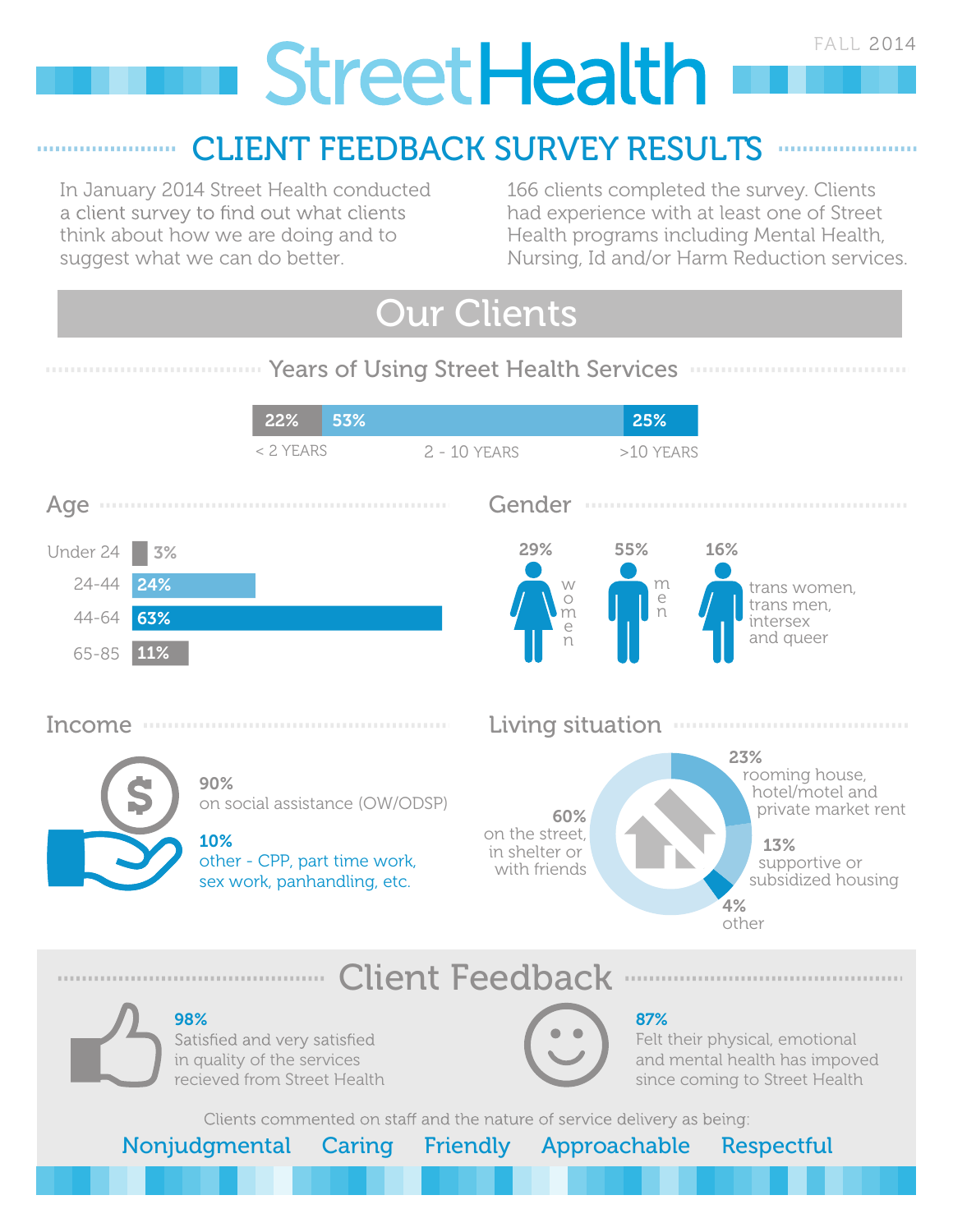# Our commitment to listen to Street Health clients

## You Told Us:



### Street Health buildings are not wheelchair accessible

We will be making the Coach House wheelchair accessible thanks to a grant by Ontario Trillium Foundation by summer 2015.



It is difficult to know about all the services at Street Health We have developed a pamphlet that outlines all our services, location of clinics and hours.



You want to get more involved with Street Health We revised and simplified our membership application process.



You want expanded weekend hours We are in conversation with the staff and other organizations to coordinate better access to weekend hours.



TTC is very costly and can be a barrier to getting to Street Health and other places We are advocating with the Fair Fare Coalition for reduced TTC fares.

## **OUTREACH NURSING**

Since Street Health began in 1986, the demand for our services has grown in direct correlation to the massive increase in Toronto's homeless population. Street Health has responded to this demand by developing a wide range of innovative programs.

Nursing is considered to be one of the most vital programs at Street Health. Our nurses work tirelessly to provide care and compassion in a community where disease and infection spread easily and the hope for recovery is bleak. Our nurses deal with every type of health related issue including, tuberculosis, mal-nutrition, heart disease, hepatitis, and HIV/AIDS. The appreciation and respect that our nurses receive from the community cannot be duplicated.

During the winter of 1998, Street Health recognized a growing need in the community and decided to take the Nursing Clinic Program a step further. It was at this point that the Outreach Nursing was introduced.

Outreach is aimed at treating homeless people who are living outdoors and may have severe mental health issues that make it impossible for them to attend scheduled nursing clinics. These people are often very confused and isolated from society. They face increased danger to their lives as a result of violence, stress, depression, and extreme weather conditions. The nurses work with the mental health team to ensure that clients are receiving the best and most appropriate care possible.

Over the years, the team has gradually learned of the secluded

places where people are living and often do follow-up visits to these hidden makeshift shelters. Through unrelenting hard work and acceptance, the team has established trust among the most vulnerable population, and a definite presence in the community. Nurses will be expanding their hours of outreach in the coming weeks in order to better serve our community.

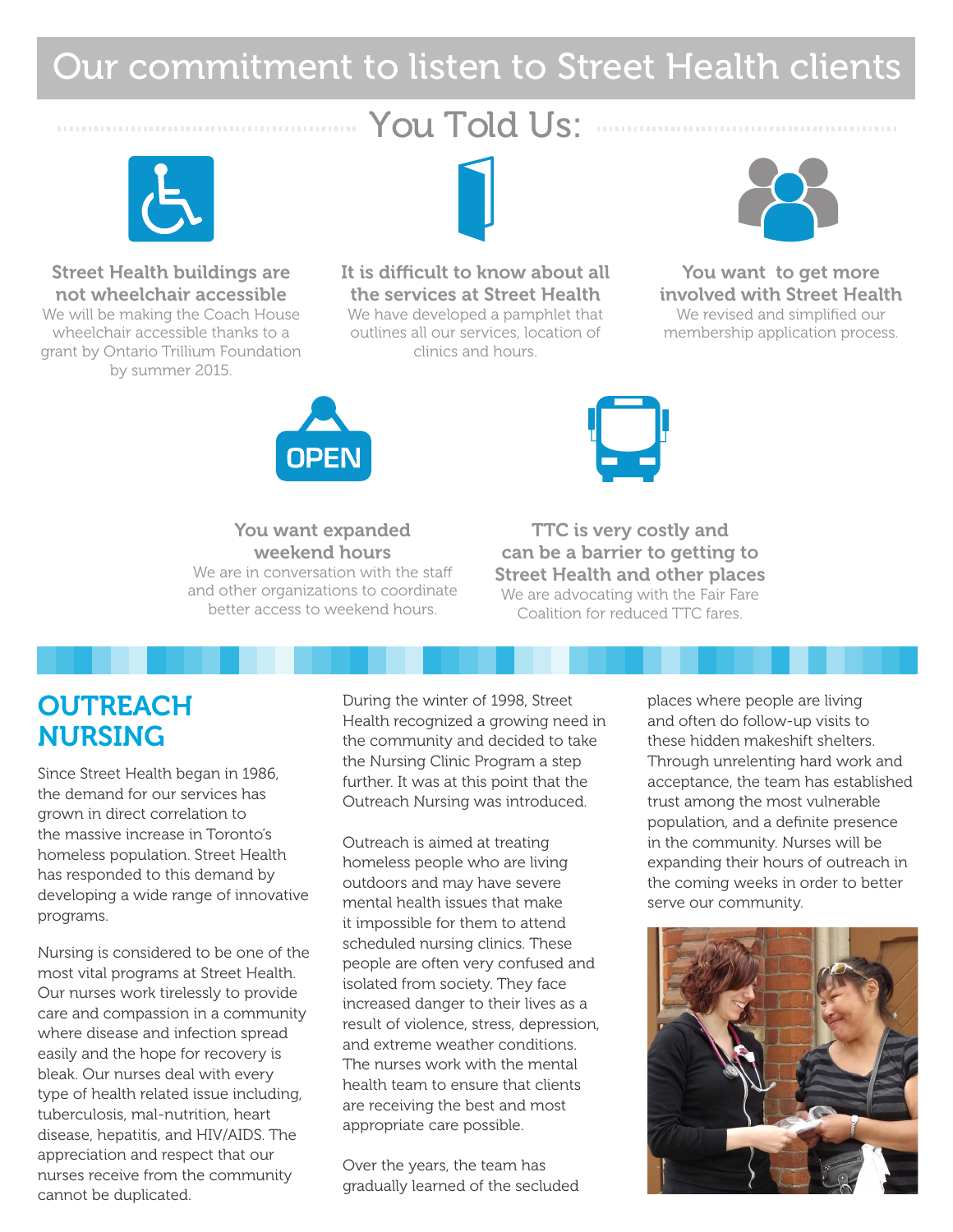## A NEW ID CLINIC LOCATION AT SISTERING!

Sometimes the key that opens the door to needed services is simply having valid government ID.

If you want to open a bank account, apply for housing, get income supports, cash a cheque, vote in an election, or see a doctor…you will need ID. One of the biggest challenges in the homeless community is getting and keeping identification documents. Theft is common on the street or in the shelter system, ID can be seized by authorities and not returned, and issues of mental health or addiction can sometimes cloud personal memory. In any of these cases, if you are unable to 'prove who you are', you could be denied basic yet essential services. In most of these cases, Street Health ID Workers are able to help. Even when people have no ID at all, our ID Team can still help them apply for a **birth certificate** for those born in Canada, or a record of landing for newcomers. With this necessary document in hand, the team can then help clients obtain an **Ontario Health** Card and Social Insurance Card.



Myra, a Street Health ID worker runs the women's only clinics that have recently begun at Sistering.

Usually within six to eight weeks, the documents are mailed to Street Health and distributed through our on-site mail service.

Clients from far beyond our existing service area have contacted us seeking help in applying for replacement documents. Although our team already operates seven ID clinics each month in drop-in centres across Toronto, we realized the need to expand this service to reach clients who may not be able to come to us.

As a direct response to client feedback, Street Health staff are pleased to announce:



#### **SISTERING**

962 Bloor Street West (west of Ossington Subway Station)

1st and 3rd Monday of each month 11:30am-1:30pm

\*\* Since Sistering is an women's agency, this clinic is for women only.

- - Recognizing that theft and loss are common on the street and in the shelter system, we also provide an ID Safe here at Street Health, a safe and secure place to store valuable government ID.

For more information about this, and our other ID Clinics, please contact our team at (416) 921-8668.

### BOARD LIST FALL 2014

#### EXECUTIVE:

Don Locke – Board Chair Samara Starkman – Vice Chair Michelle Mallette- Treasurer Diane Walter - Secretary

#### BOARD MEMBERS:

Ric Atcheson Jordan Berman Adam Borovilos Mary Murphy Shivanee Nadarajah Janey Shin Michael Treuman



## ANNOUNCEMENT!

On Wednesday December 3rd, Street Health will be hosting the 2nd Annual Holiday Lunch for the homeless community! Roast turkey and all the trimmings will be served by Jewell Catering.

The event will take place at the All Saints Church, at 315 Dundas St East at noon. We are expecting over 400 people from the community to attend. Thank you so much to our generous sponsor Janssen for making this special day possible!